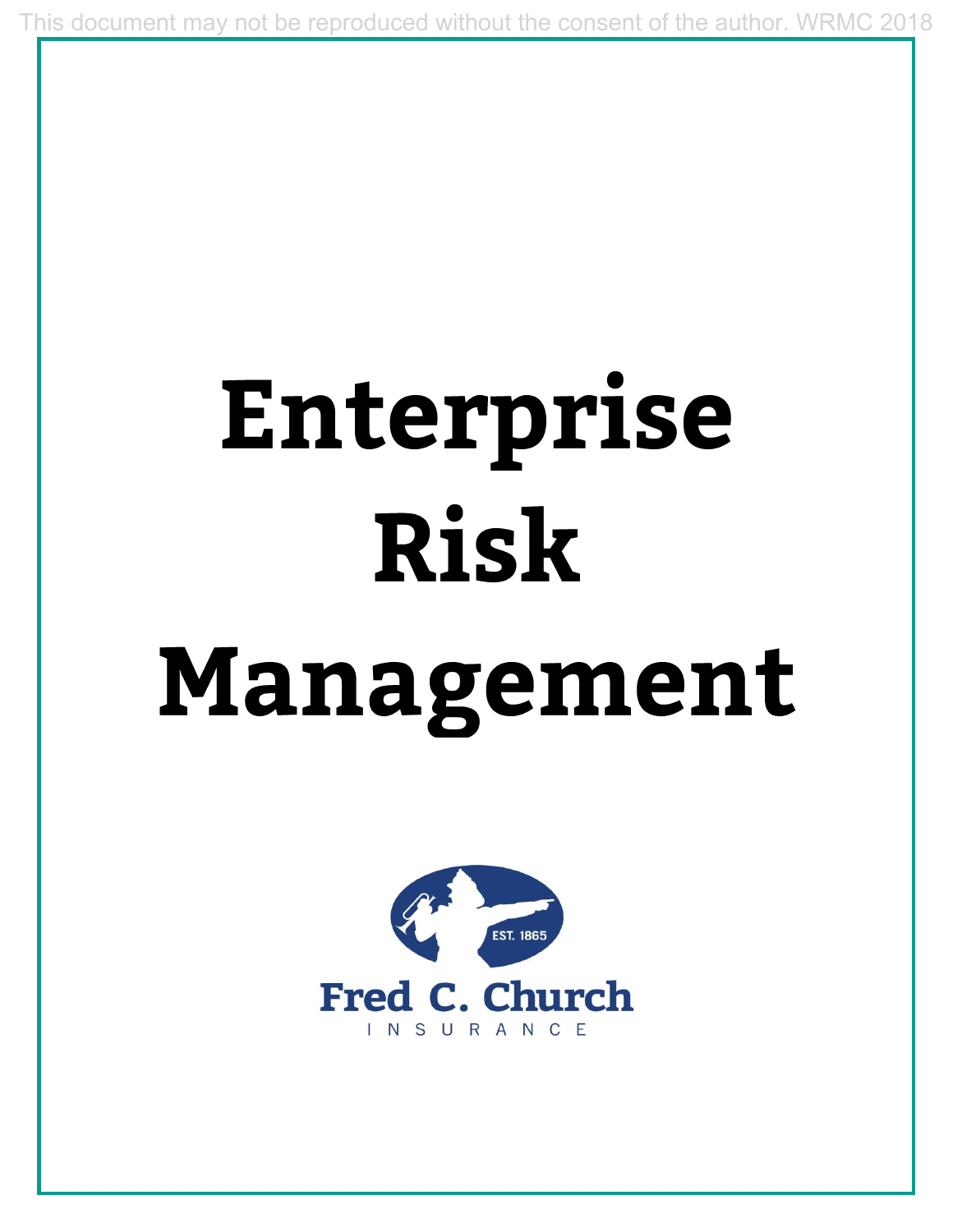## **Step 1: Identify The Risks –** Reflect on your job, program, organization and industry:

- *What concerns you the most? What keeps you up at night? What's the worst thing that can happen?*
- *What concerns your peers, other staff members, your participants, your management, your board?*
- *Where can you immediately improve your risk profile and reduce your risk?*

| <b>Risk Register</b>        |                          |  |  |
|-----------------------------|--------------------------|--|--|
| <b>Strategic Risks</b>      | <b>Brief Description</b> |  |  |
| 1.                          |                          |  |  |
| 2.                          |                          |  |  |
| $\overline{3}$ .            |                          |  |  |
| 4.                          |                          |  |  |
| $\overline{5}$ .            |                          |  |  |
| <b>Financial Risks</b>      | <b>Brief Description</b> |  |  |
| 1.                          |                          |  |  |
| $\overline{2}$ .            |                          |  |  |
| 3.                          |                          |  |  |
| 4.                          |                          |  |  |
| 5.                          |                          |  |  |
| <b>Operational Risks</b>    | <b>Brief Description</b> |  |  |
| 1.                          |                          |  |  |
| 2.                          |                          |  |  |
| $\overline{3}$ .            |                          |  |  |
| 4.                          |                          |  |  |
| $\overline{5}$ .            |                          |  |  |
| <b>Organizational Risks</b> | <b>Brief Description</b> |  |  |
| 1.                          |                          |  |  |
| $\overline{2}$ .            |                          |  |  |
| 3.                          |                          |  |  |
| 4.                          |                          |  |  |
| 5.                          |                          |  |  |
| <b>Reputational Risks</b>   | <b>Brief Description</b> |  |  |
| $\overline{1}$ .            |                          |  |  |
| 2.                          |                          |  |  |
| 3.                          |                          |  |  |
| 4.                          |                          |  |  |
| $\overline{5}$ .            |                          |  |  |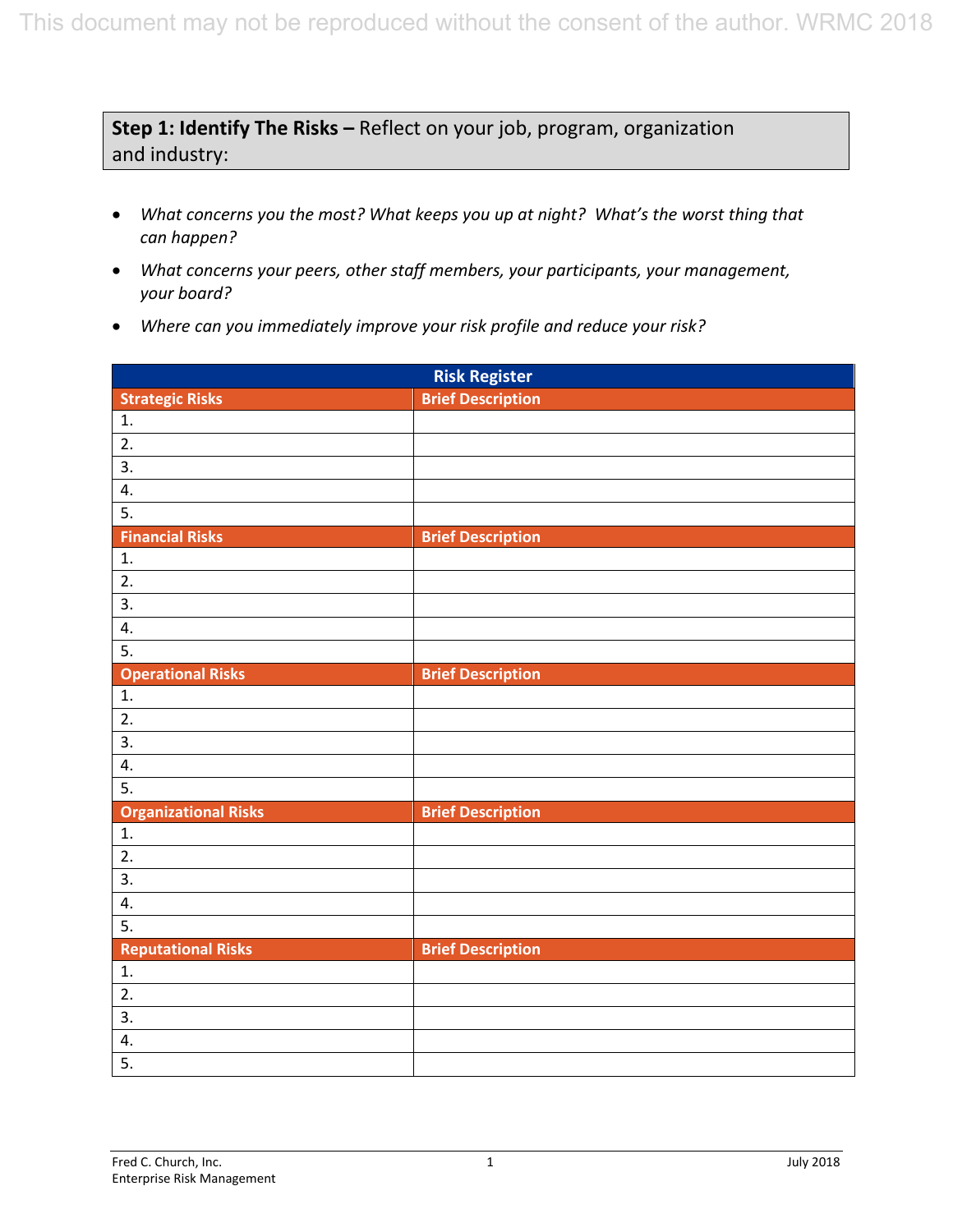| Sample Outdoor + Adventure and Experiential Education Risk Register |                                                                                                              |  |  |  |
|---------------------------------------------------------------------|--------------------------------------------------------------------------------------------------------------|--|--|--|
| <b>Strategic Risks</b>                                              | <b>Brief Description</b>                                                                                     |  |  |  |
| Clients, donors, partners, staff                                    | Difficult/unable to attract them at the level needed to achieve                                              |  |  |  |
|                                                                     | goals                                                                                                        |  |  |  |
| Competition                                                         | There are many similar programs/organizations                                                                |  |  |  |
| Safety Culture                                                      | Poor, not demonstrated to be an organizational value                                                         |  |  |  |
| <b>Financial Risks</b>                                              | <b>Brief Description</b>                                                                                     |  |  |  |
| Asset valuation                                                     | Incorrect/outdated                                                                                           |  |  |  |
| Facilities                                                          | Many, wood frame, subject to natural disasters                                                               |  |  |  |
| Financial management systems/financial                              | Inadequate                                                                                                   |  |  |  |
| oversight                                                           |                                                                                                              |  |  |  |
| <b>Operational Risks</b>                                            | <b>Brief Description</b>                                                                                     |  |  |  |
| Activity management                                                 | Incomplete policies/procedures/waivers specific to activities                                                |  |  |  |
| <b>Field communications</b>                                         | Inadequate, ability to communicate to/from the field is overstated                                           |  |  |  |
| Contracts, Liability Release forms,                                 | Not reviewed by lawyer, inconsistent                                                                         |  |  |  |
| agreements                                                          |                                                                                                              |  |  |  |
| Course/activity area, or facilities                                 | Unable to access (e.g. due to fire, flood, permits)                                                          |  |  |  |
| Crime/Cyber                                                         | Embezzlement, funds transfer hacking, data breach, social                                                    |  |  |  |
|                                                                     | engineering fraud                                                                                            |  |  |  |
| Crisis/Emergency Response Plan                                      | Don't have it, inadequate, not recently tested                                                               |  |  |  |
| Employee                                                            | Harassment, discrimination, wrongful termination, failure to                                                 |  |  |  |
|                                                                     | hire/promote/transitional duty/return to work policy                                                         |  |  |  |
| Equipment                                                           | Need policies/procedures for inspection, repair replacement, need                                            |  |  |  |
|                                                                     | secure storage                                                                                               |  |  |  |
| Facilities                                                          | Inadequate for program needs/lack long term Capital                                                          |  |  |  |
|                                                                     | Improvement Plan                                                                                             |  |  |  |
| <b>Hazard Assessment/Conditions Reports</b>                         | Not conducted, not current                                                                                   |  |  |  |
| Incident Reporting, Investigation, Analysis                         | No definitions, no systems, poorly understood                                                                |  |  |  |
| Medication                                                          | Formal process for securing/administering/managing access                                                    |  |  |  |
| <b>New Programs</b>                                                 | No system to assess                                                                                          |  |  |  |
| <b>OSHA</b>                                                         | Poor understanding of how it affects us                                                                      |  |  |  |
| Participants                                                        | Screening/no system to determine suitability                                                                 |  |  |  |
| Sexual Misconduct                                                   | Employees/staff, participants, inadequate training                                                           |  |  |  |
| Staffing                                                            | Difficult to attract, hire, retain, train qualified staff                                                    |  |  |  |
| Transportation                                                      | Less experienced drivers, international, driver screening and<br>training, lack of fleet maintenance program |  |  |  |
|                                                                     |                                                                                                              |  |  |  |
| <b>Organizational Risks</b><br>Unclear roles/responsibilities       | <b>Brief Description</b>                                                                                     |  |  |  |
|                                                                     | No/outdated job descriptions<br>Poor oversight for safety/risk management, finance, HR,                      |  |  |  |
| Lack of appropriate governance structures                           | advancement and fundraising                                                                                  |  |  |  |
| <b>Risk Tolerance</b>                                               | Poorly understood, inappropriate for the mission, lack of                                                    |  |  |  |
|                                                                     | alignment from field through management                                                                      |  |  |  |
| Safety and RM Goals                                                 | None, progress towards goals is not assessed                                                                 |  |  |  |
| <b>Succession Planning</b>                                          | No clear plan/lack of knowledge sharing/redundancy                                                           |  |  |  |
| <b>Reputational Risks</b>                                           | <b>Brief Description</b>                                                                                     |  |  |  |
| <b>Crisis Communications</b>                                        | No dedicated 'Information Officer' and/or a relationship with a                                              |  |  |  |
|                                                                     | crisis comm. consultant                                                                                      |  |  |  |
| Marketing/Communications                                            | Does Mar/Com understand how to appropriately communicate                                                     |  |  |  |
|                                                                     | about the hazards/relative safety of your programs/courses/trips?                                            |  |  |  |
|                                                                     | Does field staff understand their role in communicating with the                                             |  |  |  |
|                                                                     | media?                                                                                                       |  |  |  |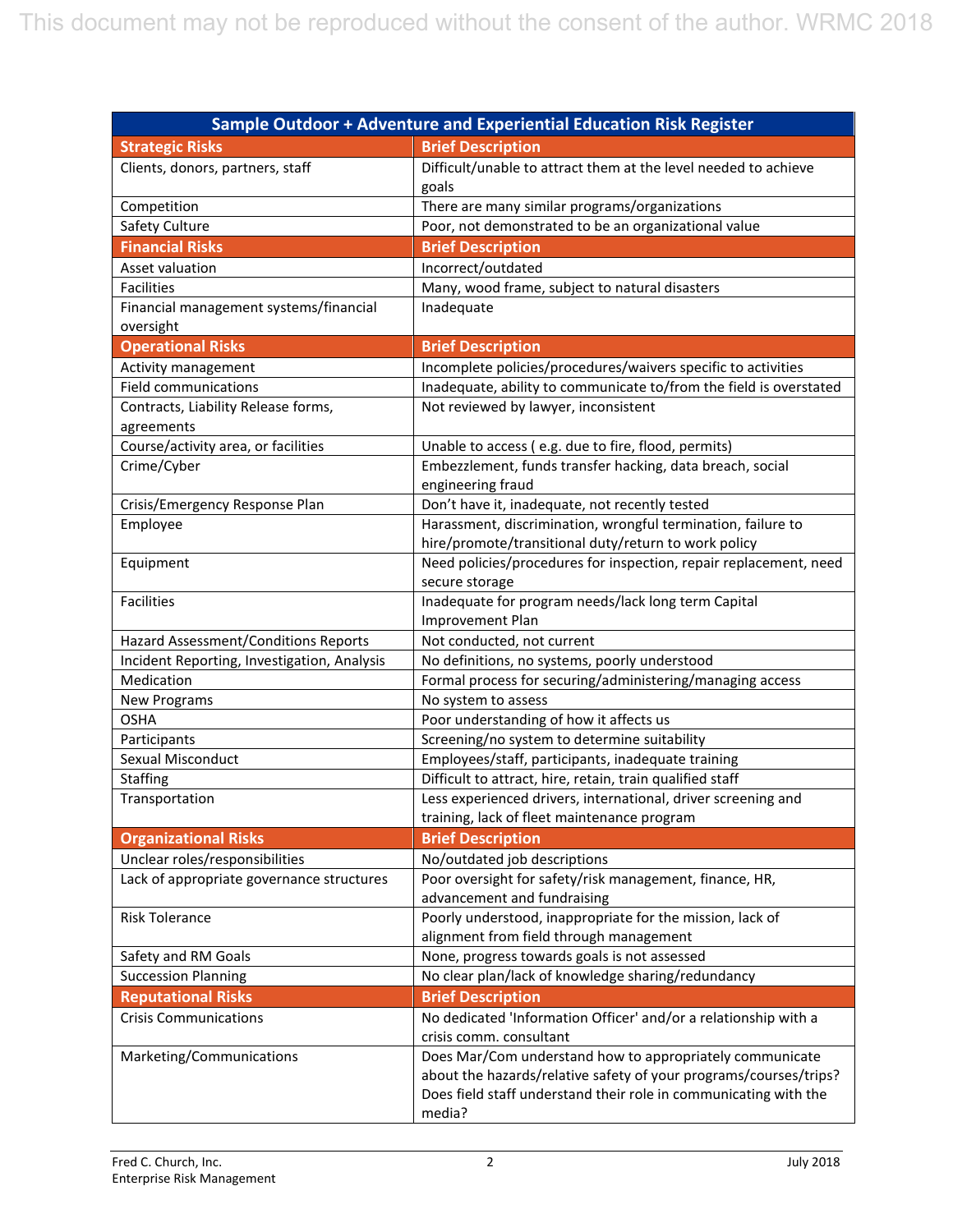**Step 2: Assess The Risks –** Using the Assessment Worksheet (below) and Definitions (page 4) or the Heat Map (page 5), determine the Risk Score for the top risks identified in Step 1. To determine the Risk Score, multiply the Consequence times the Probability.

| <b>Risk</b>                            | <b>Consequence</b><br>$(1-5)$ | <b>Probability</b><br>$(1-5)$ | <b>Risk Score</b><br>(Consequence<br>$\boldsymbol{X}$<br><b>Probability)</b> |
|----------------------------------------|-------------------------------|-------------------------------|------------------------------------------------------------------------------|
|                                        |                               |                               |                                                                              |
|                                        |                               |                               |                                                                              |
|                                        |                               |                               |                                                                              |
|                                        |                               |                               |                                                                              |
|                                        |                               |                               |                                                                              |
|                                        |                               |                               |                                                                              |
|                                        |                               |                               |                                                                              |
|                                        |                               |                               |                                                                              |
|                                        |                               |                               |                                                                              |
|                                        |                               |                               |                                                                              |
|                                        |                               |                               |                                                                              |
|                                        |                               |                               |                                                                              |
|                                        |                               |                               |                                                                              |
|                                        |                               |                               |                                                                              |
|                                        |                               |                               |                                                                              |
| <b>Total Pre Mitigation Risk Score</b> |                               |                               |                                                                              |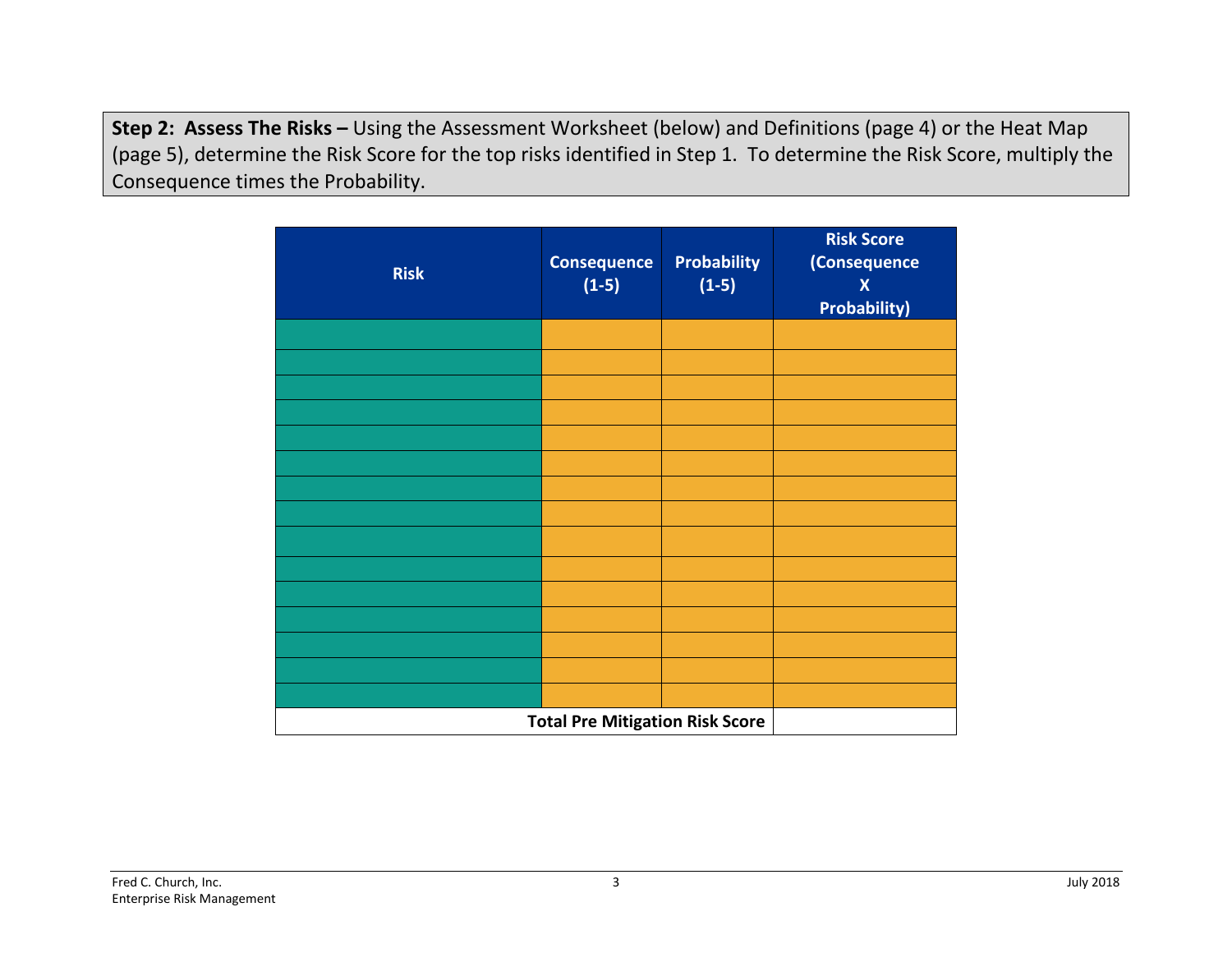## **Definitions: Consequence/Severity/Impact: 1-2: Insignificant/Low –** Minor Incident (negligible impact to organization, participants, or staff); physical and/or emotional injuries to staff and/or participants who are fully recoverable in a relatively short period of time; property damage to facilities and equipment or loss of property which is not significant in terms of value and/or impact on the organization's ability to operate. Reputational damage is minor and repairable. Financial consequence to the organization will depend on size, but consider a range of \$0 to \$250,000. **3: Moderate –** Relatively serious incident, significant impact to organization, staff, participants, assets (e.g. serious but not life or limb threatening injuries, minor loss of property, possible media coverage); physical or emotional injuries to staff and/or participants may be disabling or recoverable after a significant amount of time. Property damage to facilities and equipment or loss of property is significant but recoverable in terms of value and/or impact on the organization's ability to operate. Reputational damage is possible for the short to moderate term requiring time and resources to address. Financial consequence of the incident will depend on organization size and financial health – consider a range of \$250,000 to \$1,000,000. **4-5: Significant/Catastrophic –** Major Incident, potentially catastrophic impact to the organization (e.g. single serious life/limb threatening injury or fatality, or multiple participants with moderate to serious injuries where hospitalization is likely required, likely media coverage; loss of major facility due to fire, flood; loss of use of course area due to wildland fire, loss of permits). Physical and/or emotional injuries to staff and/or participants are disabling requiring long periods of treatment. Property damage to facilities and equipment or loss of property shuts down operations and may not be recoverable. Reputational damage is long term and potentially debilitating to the organization, requiring significant time and resources to address. Financial consequence of the incident is potentially catastrophic - threatening the sustainability of the organization; cost significance will depend on organization size and financial health – consider starting at \$1,000,000+. **Velocity:** In assessing each risk consider the impact of velocity – the speed at which an incident unfolds, theoretically increasing the consequence level by reducing your ability to respond and manage the incident. **Probability/Likelihood/Frequency: 1-2: Unlikely** – Improbable but not Impossible; consider a frequency range of occurrence from once in the history of the organization to every 5 – 10 years. **3: Likely** – Probable; consider a frequency range of occurrence of every 3 – 5 years. **4-5: Highly Probable** – this is likely going to happen frequently; consider a frequency range of occurrence every 1 – 2 years.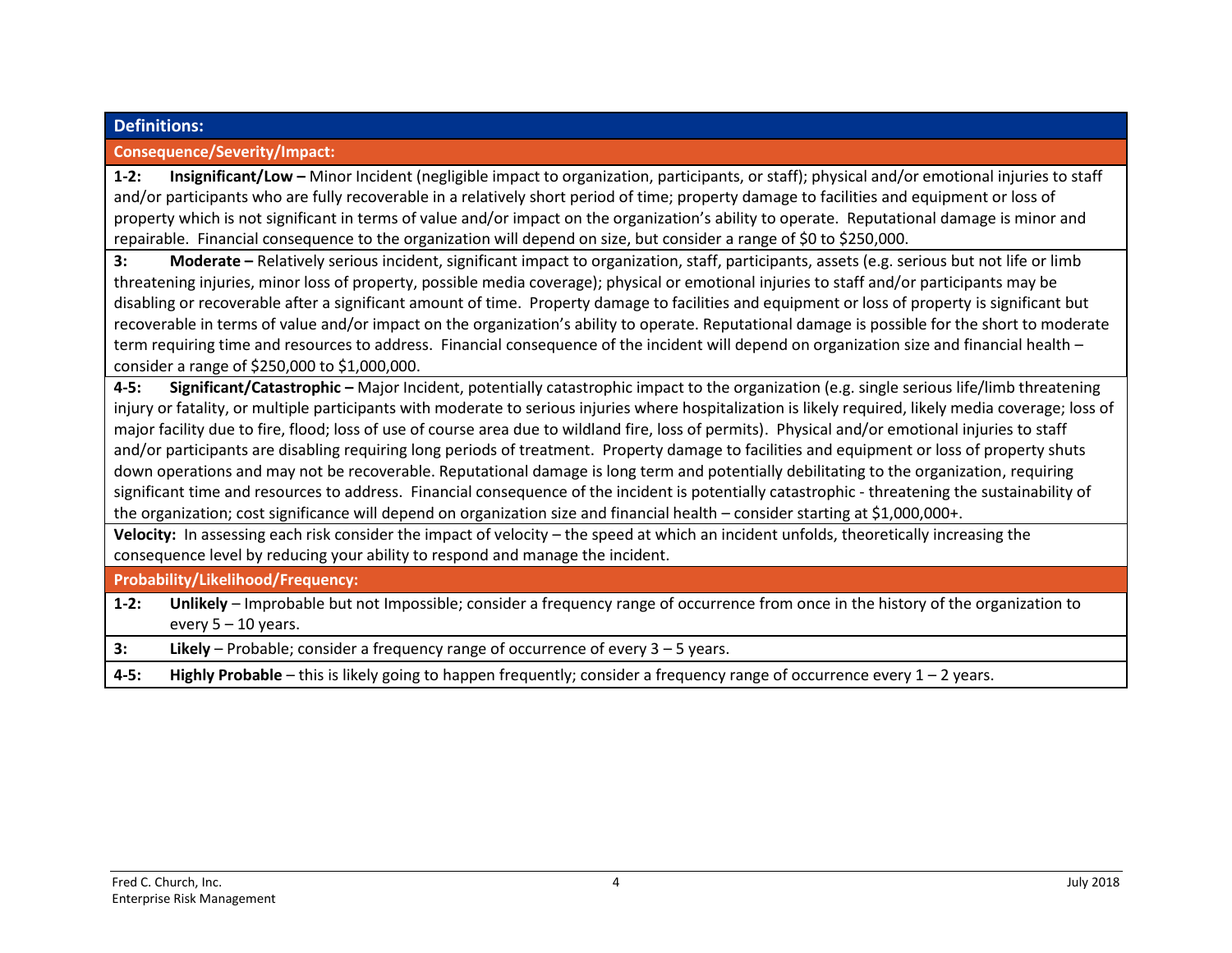|                             | STEP 2: ASSESS THE RISKS - HEAT MAP       |                 |               |                        |  |  |
|-----------------------------|-------------------------------------------|-----------------|---------------|------------------------|--|--|
|                             | <b>CATASTROPHIC</b><br><b>SIGNIFICANT</b> |                 |               |                        |  |  |
| CONSEQUENCE/SEVERITY/IMPACT | <b>MODERATE</b>                           |                 |               |                        |  |  |
|                             | <b>INSIGNIFICANT</b><br><b>MOT</b>        |                 |               |                        |  |  |
|                             |                                           | <b>UNLIKELY</b> | <b>LIKELY</b> | <b>HIGHLY PROBABLE</b> |  |  |
|                             | PROBABILITY/LIKELIHOOD/FREQUENCY          |                 |               |                        |  |  |